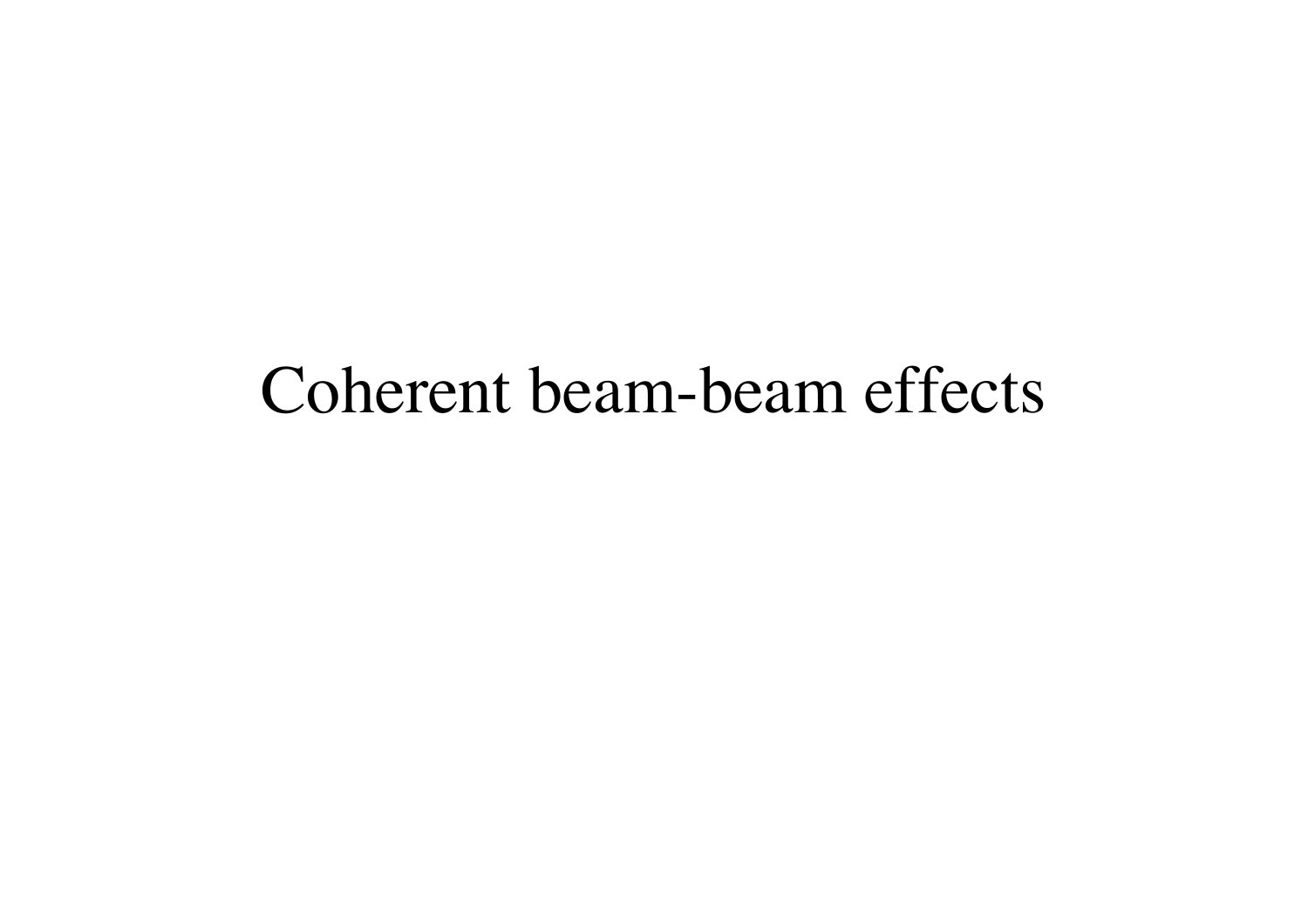**GOAL**: Coherent Beam-Beam Effect for Multiple Bunches and Different Colliding Schemes

### • **Analytically**

Matrices Formalism with Linearized Beam-Beam Force and evaluation of the eigenvalues and eigenmodes of the systems

#### • **Simulations**

- -Based on existing Program
- -Different collision path (number of IPs, symmetries of the IPs)
- -Different beam configurations (number of bunches per beam, gaps)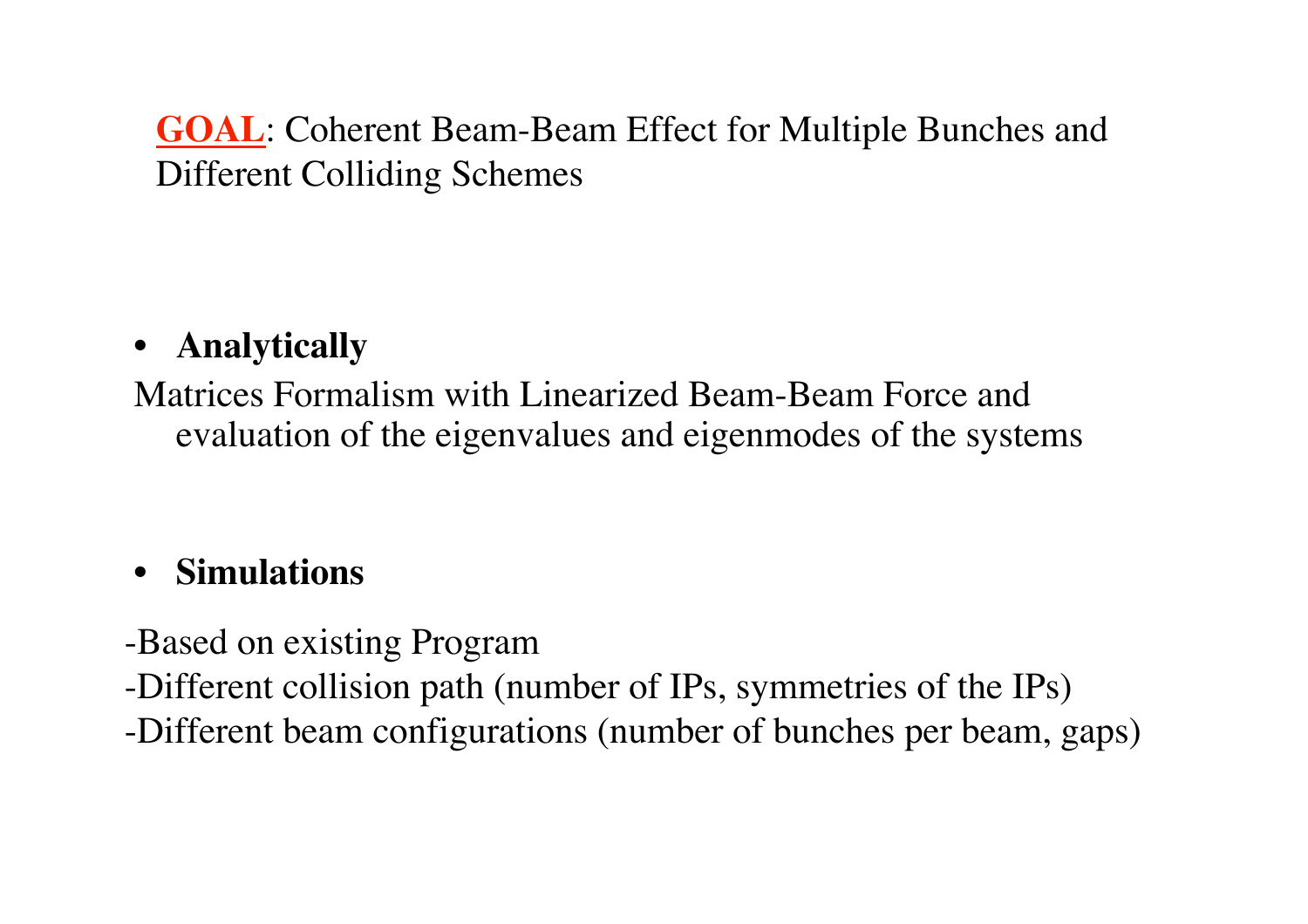#### **Present simulations:** Intensity Fluctuations Bunch to Bunch and Effect on the Tune Spectra

#### SIMULATION INPUTS:

- -2 counter rotating beams, 4 equispaced bunches each
- -8 symmetric Interaction Points
- -Symmetric phace advance between Ips (LHC phace advance)  $-2$ \*\*14 turns
- beam-beam parameter  $= 0.0025$

#### **PARAMETER**:

- **Beam 1** 4 bunches each with relative intensity = 1, 1, 1, **IREL**
- **Beam 2** 4 bunches each with relative intensity  $= 1, 1, 1, 1$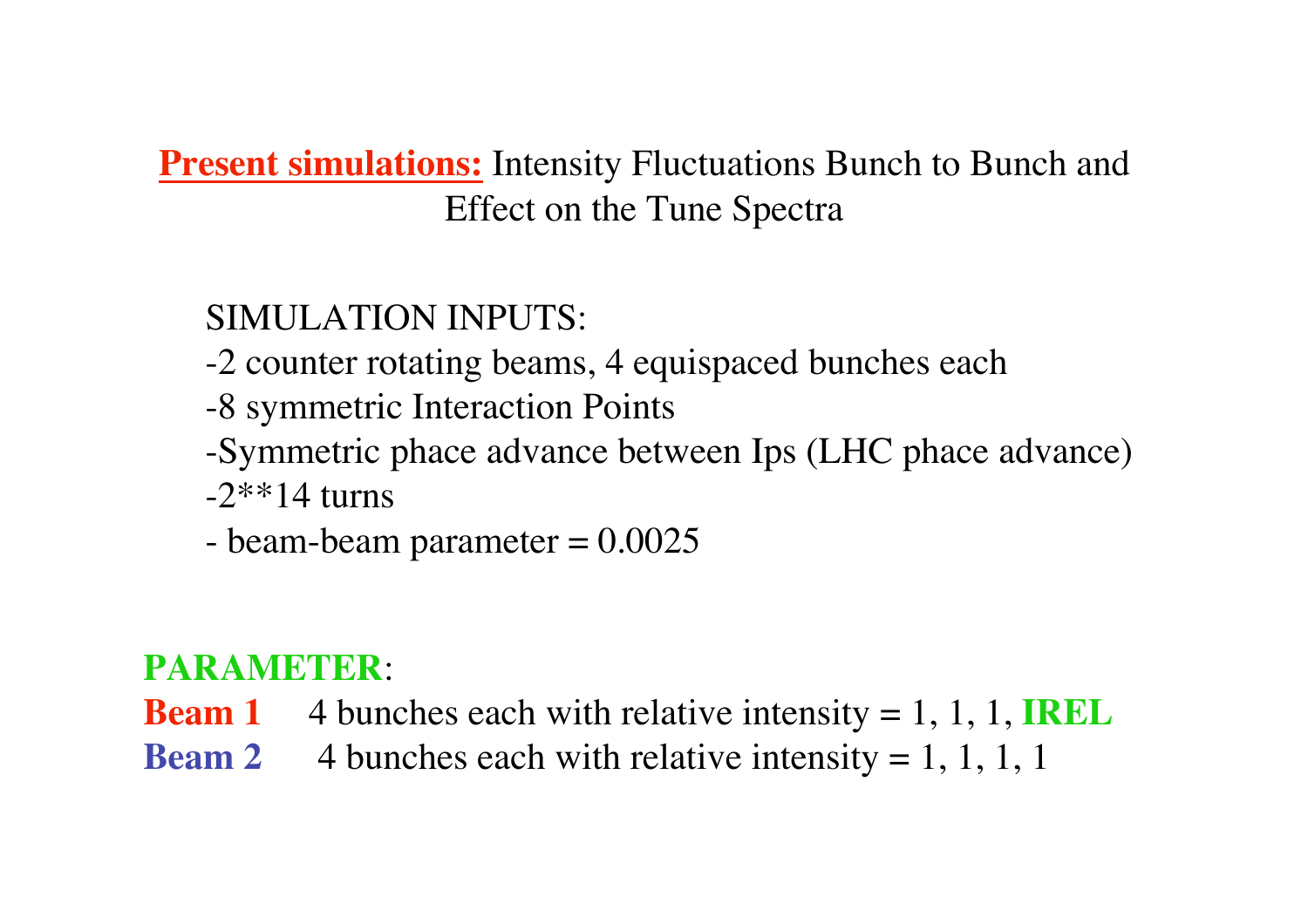

IREL= 0.1 Increasing the IREL the modes slides to higher or Smaller tunes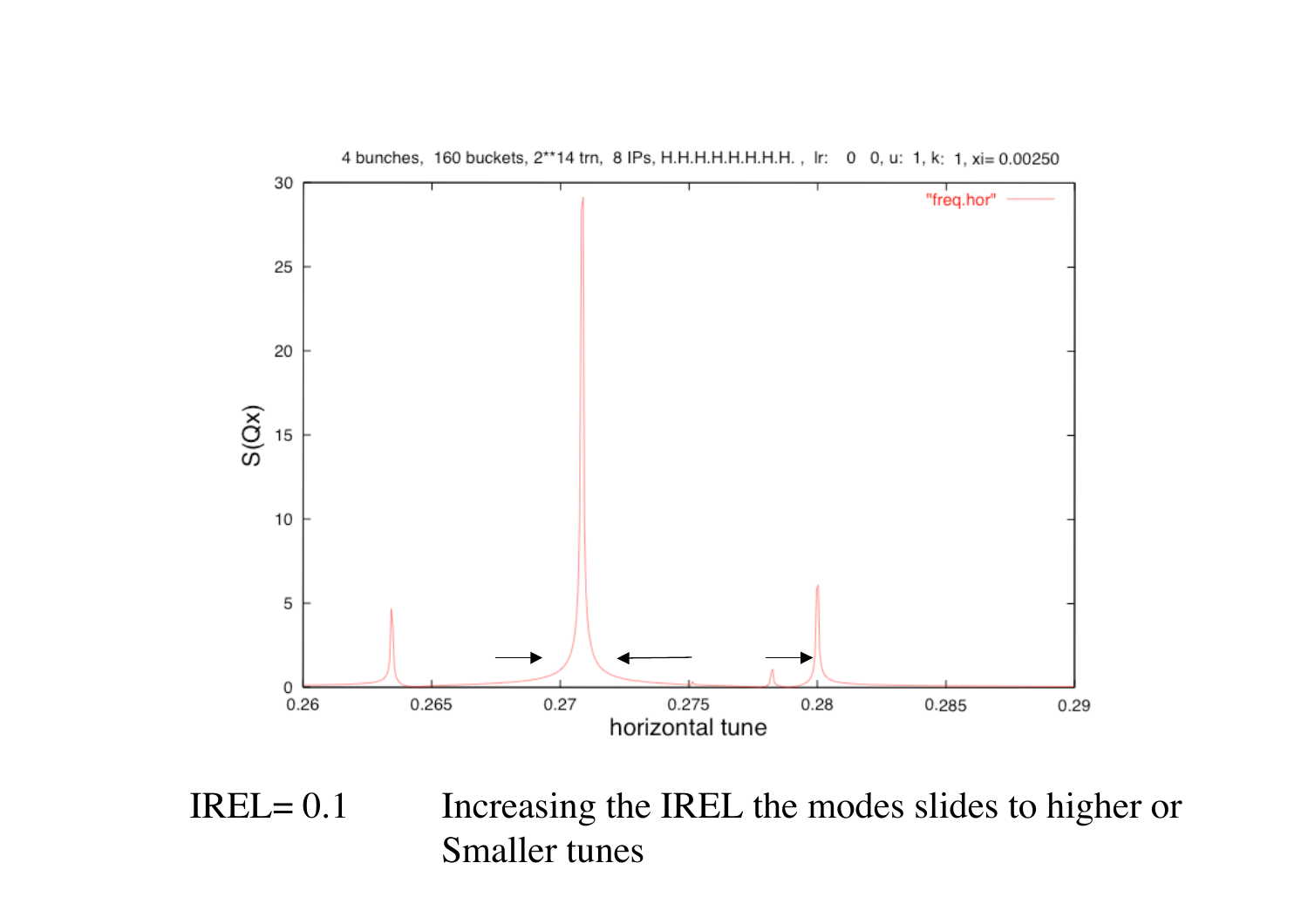

4 bunches, 160 buckets, 2\*\*14 trn, 8 IPs, H.H.H.H.H.H.H.H.H., Ir: 0 0, u: 1, k: 1, xi= 0.00250

 $IREL = 0.5$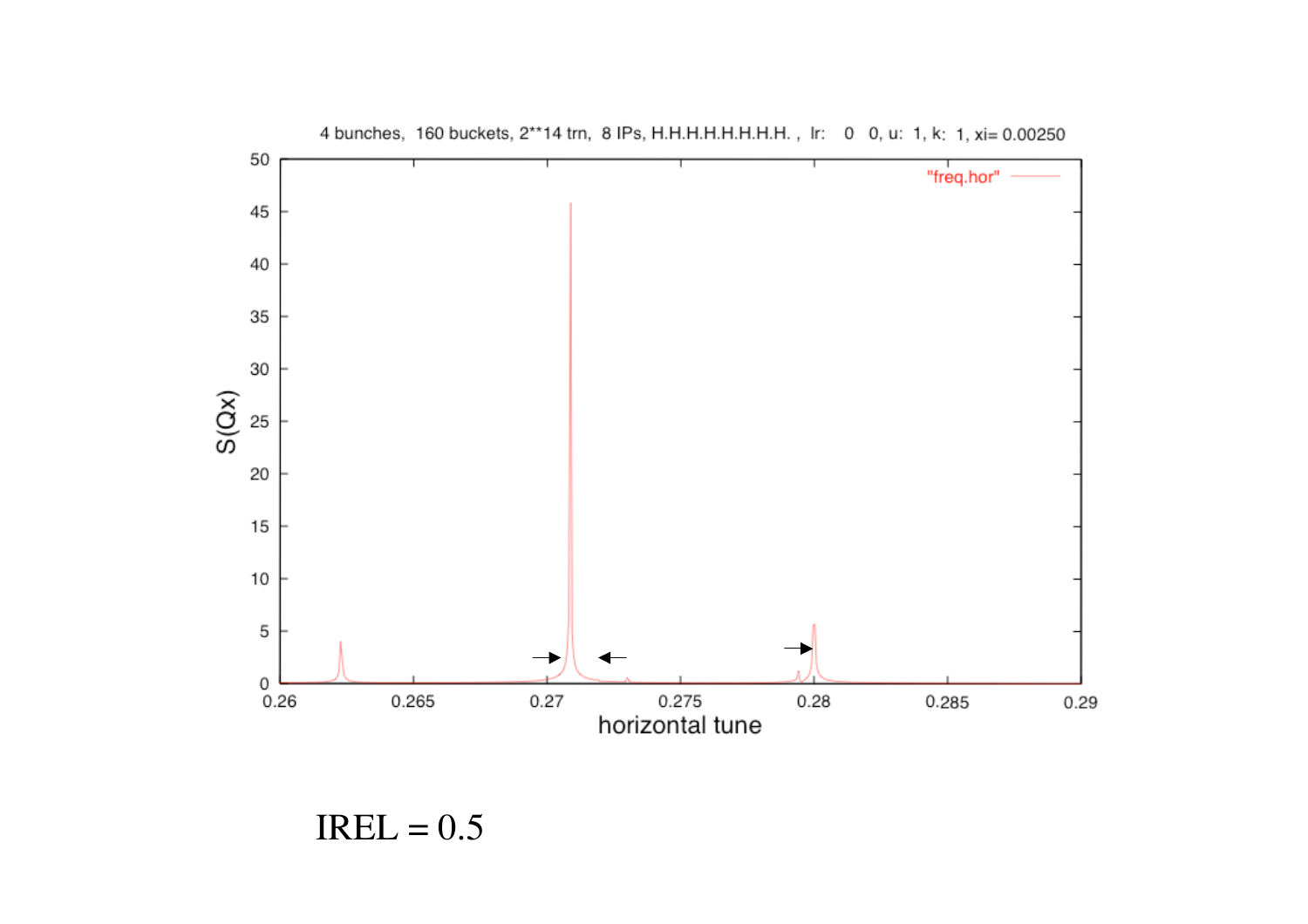

 $IREL = 0.8$  For a certain IREL different modes overlap resulting in a wilder spectra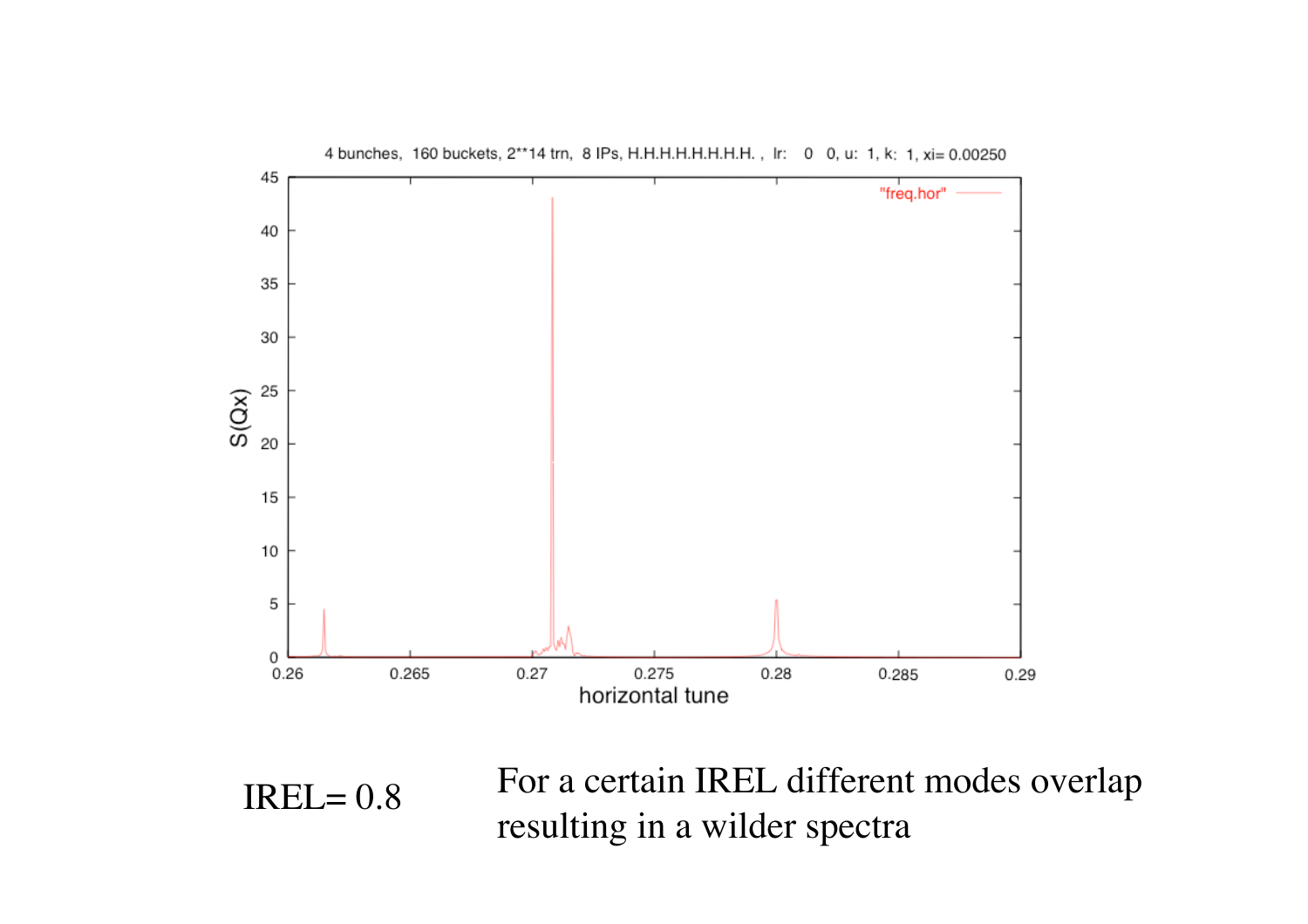

4 bunches, 160 buckets, 2\*\*14 trn, 8 IPs, H.H.H.H.H.H.H.H.H., Ir: 0 0, u: 1, k: 1, xi= 0.00250

 $IREL = 0.95$